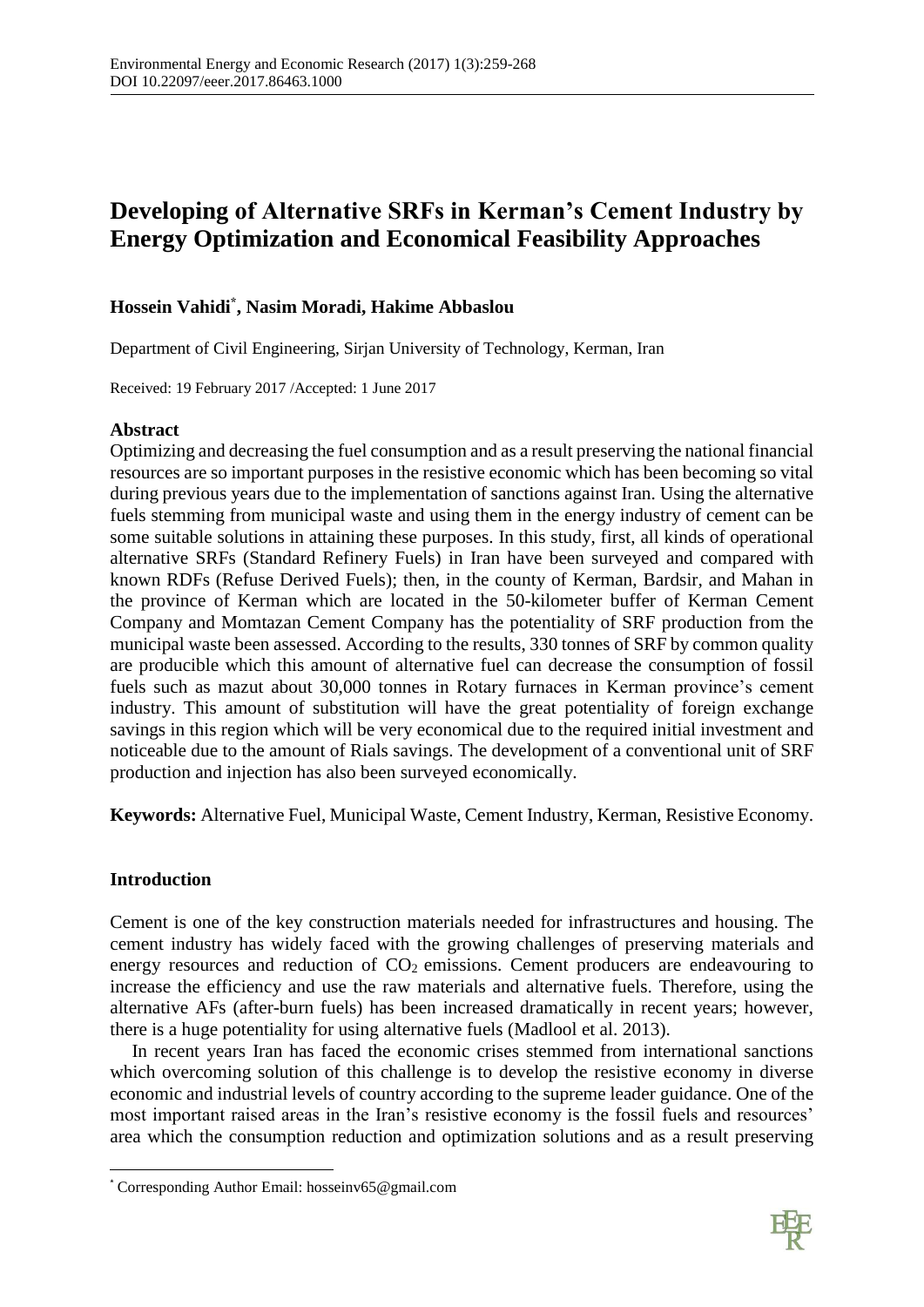from the waste of national financial resources are from the most important purposes of resistive economy (Bosoaga et al. 2009; Madlool et al. 2011). Therefore, using the subsidiary and alternative fuels in the cement industry as one of the most energy consuming industries of country can be a suitable and noticeable solution in order to attain the resistive economy.

The cement role in resources preservation and environmental protection has been enhanced in recent years due to the rapid economic growth in vast regions such as China, India and the Southern Asia (Singhi and Bhargava, 2010). Cement industry is an intensely energy-consuming industry which conventionally 30-40 per cent of production expanses go for consuming energy. Table 1 shows the world's required amount of cement in future (Mokrzycki and Uliasz-Bocheńczyk, 2003; Mokrzycki et al. 2003).

| Tuble 1. The Wolld Blieguiled allowill of center in I algeb |      |      |                          |
|-------------------------------------------------------------|------|------|--------------------------|
| Need to Cement (million ton)                                | 2010 | 2020 | <b>Growth Percentage</b> |
| World's Need                                                | 2836 | 3000 | 4.7                      |
| <b>Western Europe</b>                                       | 236  | 350  | 2.2                      |
| The South of USA                                            | 200  | 300  | 2.9                      |
| <b>Other Regions</b>                                        | 500  | 600  | 4.7                      |
| Asia                                                        | 1900 | 2200 | 5.2                      |

**Table 1**. The World's Required amount of Cement in Future

The consumption of energy in the cement industry is approximately 2% of the total energy consumption of the world and 5% of the total energy consumption in industry. The fuel mixing and Calcination process cause  $CO<sub>2</sub>$  production. Therefore, the cement industry causes the 5% of CO2 emission (Madlool et al., 2011; Madlool et al., 2013). The cement production in EU in 2008 was 200mt which is almost 7% of world's total production. In 2008, in Europe, 158mt CO2 emitted from cement companies which equals to 38.5% of industrial emission in Europe or  $3.2\%$  of total  $CO<sub>2</sub>$  emission in Europe.

In a modern cement company,  $60\%$  of the emitted  $CO<sub>2</sub>$  is from the Calcination of limestone, 30% is from the fuel-burning in the furnaces, and 10% results from the other company's downstream actions (Bosoaga et al., 2009). Improving the energy efficiency (usage of energyoptimization equipment, modification processes, etc.), changing the contemporary fuel to the alternative fuel, and producing mixture of cement by the usage of sidelong products are related to the reduction of CO2 emission and reduction of energy-consumption (Bosoaga et al., 2009).

Cement furnaces use different sources of energy in order to produce required hightemperature heat for making clinker. The most well-known fuel resources for the cement industry include: coal, fuel oil, coke, and natural gas (Singhi and Bhargava, 2010). Alternative fuels are one of the other used energy resources by cement-producers all around the world. These fuels are usually obtained from perilous waste and municipal or industrial waste (Mokrzycki and Uliasz-Bocheńczyk, 2003; Mokrzycki et al., 2003).

The alternative SRFs in the Austrian cement industry are commonly being used in that in 2011 more than 63.5% and in 2013 about 73.36% of the primary energy in the cement furnaces have been supplied from this alternative fuel (Mauschitz, 2013). According to the surveys done in Austria in 2013, from the environmental perspective, using the alternative SRFs has been suggested due to waste biomass content in order to decrease the cement industry pollutants; and environmental permissions have been issued for it (Ellerman and Buchner, 2007). According to the statistics published in 2012, the federal's plan for managing the waste in Austria, more than 1.5mt solid waste are annually being used in the cement furnaces as SRF (Allesch and Brunner, 2016). National standards have also been issued in order to prepare the waste to be used as alternative SRF in research centres named CEN/TS 15422; and now alternative SRFs are in operation practically (Pomberger and Sarc, 2014).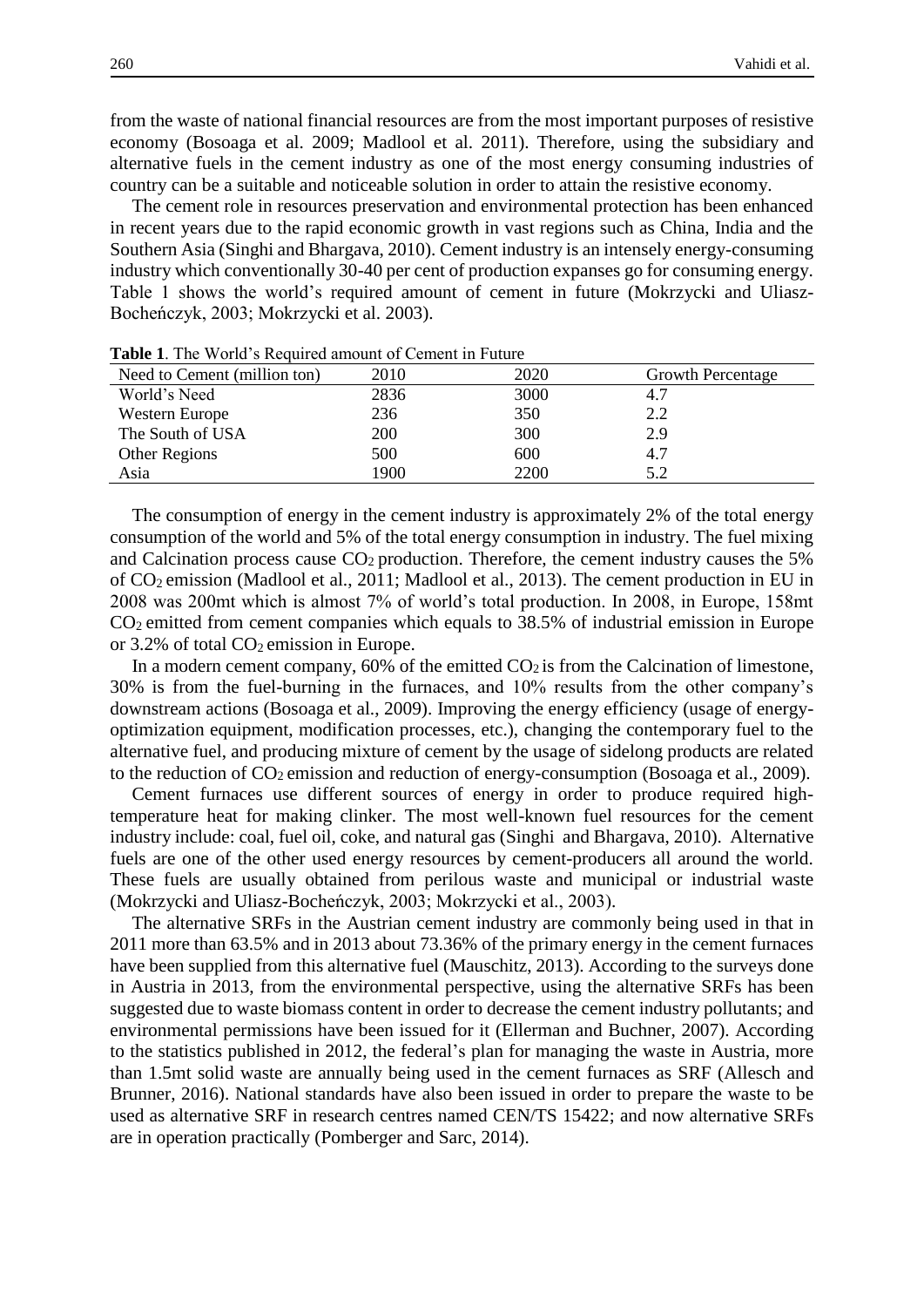The used alternative fuels in the cemetery industry can be solid or liquid; indeed, according to their organic content and components, a suitable chemical content is required. Five groups of solid alternative fuels will be introduced in continuance. Generally, these fuels include: the agricultural remaining biomass waste, the non-agricultural remaining biomass, waste by the petroleum stems, other waste, and perilous and chemical waste (Madlool et al., 2011).

The major  $CO<sub>2</sub>$  producing parts are from fuel consumption, Clinker furnace's structure, and Calcination. Using the fuel content of low-carbon by high relevancy of hydrogen to carbon instead of conventional fossil fuels drastically decreases the  $CO<sub>2</sub>$  emission relativity in the production process; and it has also been shown that using the alternative fuels decreases resistant life and also the drops pressure in the pre-heat tower (Grosse-Daldrup and Scheubel, 1996).

Different kinds of alternative fuels are used in Cement Company which proper machinery is installed for exploitations. The usage of alternative fuels in cement companies also causes the reduction of emission on the burial locations. Therefore, it is estimated that exploitation of this kind of fuel will be increased 1% annually all around the world (Schneider et al. 2011).

Exploitation of alternative fuel in cement industry commenced form 1980s. Alternative fuel is used in clinker lines and approximately to 100% has been used in pre-clinker stages. AF is basically extracted from the animal waste, sewage sludge, and waste oil which can be seen in Table 2. Recently, solid recyclable fuels have been produced from the flows of industrial waste and are growing towards the usage of municipal waste. These produced waste fuels are purified by light beams and are processes by aerial separation unit or mechanical separation unit.

The waste produced fuels include: frayed papers, plastics, foils, fabrics, rubbers, and mineral and mental impurities. Usage of alternative fuels in cement furnaces is in progression yet. While in some furnaces substitution amount has reached 100%, the other local market's waste and legal circumstances do not allow for more usage of alternative fuels and raw materials.

Exploitation and usage of AFR are related to the adjustable ignition processes. Modern multi-channel heater and burner have been designed for AF usage; and thermometer systems allow the control of shape of flame for clinker for fuel exploitation of fuel manners and burning conditions.

Table 2 shows the derived fuels form different waste according to their phases (solid, liquid, gas).

| Gaseous Waste         | Solid Waste Fuel                    | Liquid Waste Fuel    |
|-----------------------|-------------------------------------|----------------------|
| Burial location's Gas | <b>Industrial Plastics</b>          | Sewage Sludge        |
| Pyrolysis Gas         | <b>Plastic Waste</b>                | Powdered Asphalt     |
| Flaring               | Food Waste                          | Dyeing Waste         |
|                       | <b>Rubber Waste</b>                 | Oil Coke             |
|                       | <b>RDF</b> Plastics                 | Oil Waste            |
|                       | <b>Frayed Papers and Cardboards</b> | Petrochemicals Waste |
|                       | <b>SRFs</b>                         | Drilling Mud         |

**Table 2**. Alternative fuels derived from different wastes according to their phases

Table 3 shows the heat value of different fuels used in the cement industry (Schneider et al., 2011; Wirthwein and Emberger, 2010).

In this research, it is tried to review and study the primary kinds of SRFs; in continue it is tried to survey the potential consumption rate of these alternative fuels in two cement companies of Kerman province by economical approaches; and it is tried to survey the differences between SRF and RDF.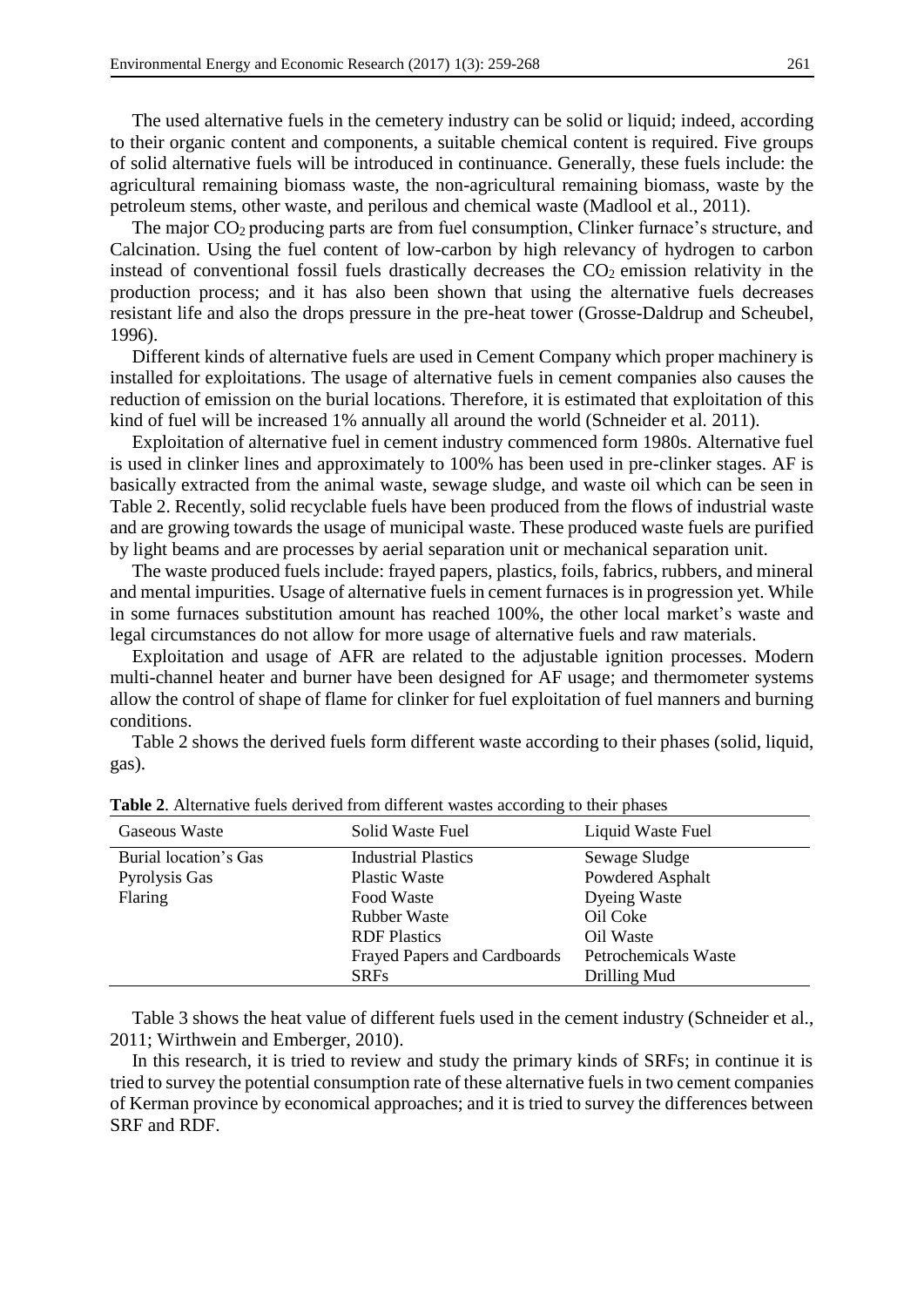| Waste                                                   | Energy(MJ/kg) |
|---------------------------------------------------------|---------------|
| Torn Tire                                               | 23.03         |
| Leaf and Husk                                           | 19.93         |
| <b>Industrial Plastics</b>                              | 18.21         |
| Oil Waste                                               | 14.56         |
| <b>Frayed Papers and Cardboards</b>                     | 14.23         |
| Polluted Waste to the Industrial and Chemical Materials | 14.23         |
| <b>RDF</b> Plastics                                     | 11.72         |
| Sewage Sludge                                           | 8.37          |

**Table 3**. Heat values of different alternative fuels

#### **Materials and Methods**

This study is done in two stages. The first stage is a review on the popular alternative fuels in different countries and the second stage is the prediction of SRFs production rated from recollectable municipal waste in the buffer of 50 kilometres around the Kerman Cement Company and Momtazan Cement Company.



**Figure 1**. The Studied Location by 50 Kilometres Buffer

As it is shown in the figure 1, two intended companies with all of the surrounding municipal regions with the buffer of 50 kilometres around the cement companies are specified. In 50 kilometer-buffer of companies are three city of Kerman, Mahan, and Bardsir which can be considered as the closest and most economical options of waste transitions and SRF.

In this study, the intended municipal waste for producing SRF has been considered by 25% humidity. The analysis of the studied waste after unofficial re-collection in the city doing regularly and commonly has been considered. The statistics and used data in calculations of converting the municipal waste to SRF have been attained by field trips and interviewing by unlawful municipal waste re-collecting and recycling works which the information of this kind is presented for the first time in Iran.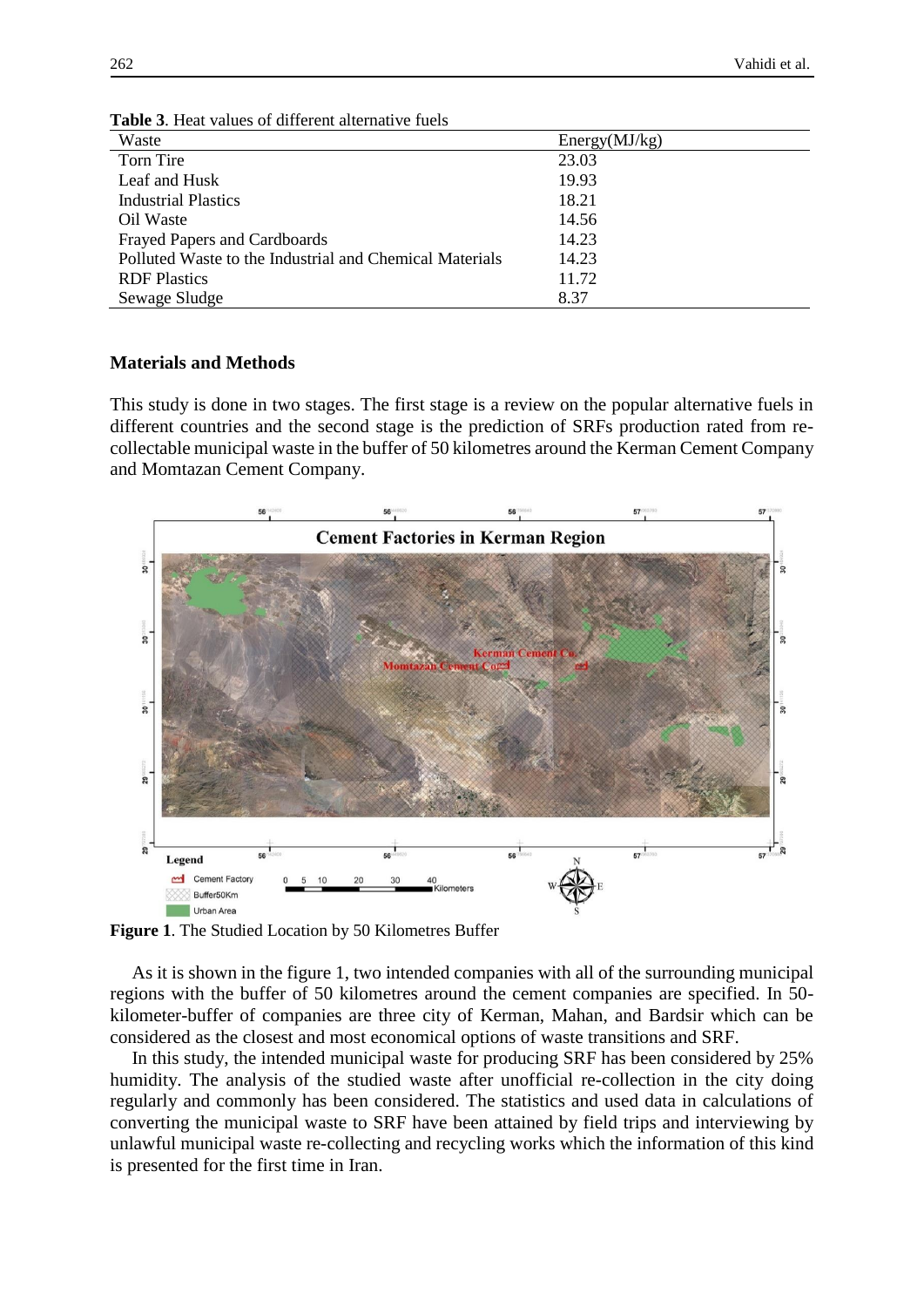#### **Discussion and Results**

*Studying the Alternative Fuels Derived from the Municipal Waste on order to Be Used in Cement Industry (MSW)*

MSW (Municipal Solid Waste) production in all of the countries is increasing noticeably. MSW as a common alternative fuel can be used in the cement industry. Although most of the cement factories do not use heterogeneous MSW directly (which are the results of inherent heterogeneity of municipal solid waste and some characteristics which cause the environmental waste and qualitative worries), RDFs or SRFs are used instead of it (Wirthwein and Emberger, 2010).

Alternative SRFs are commonly more economical for cement industry because there is the possibility of production according to consumption's need of cement furnace. However, in RDFs fuel batteries with defined standards are designed and produced for public usage and, generally, unnecessary and extra processes are implemented on the production of alternative fuels which cause the increase of final expanses of RDF products.

#### *Studying the Production Potentiality of SRFs for Using in the Kerman's Cement Factories*

According to the intended buffer with 50 kilometres around the two cement factories of Kerman and Momtazan, municipal regions which can have the ability of waste transition and converting to the alternative SRFs economically include Kerman, Bardsir, and Mahan. According to the comprehensive study, the waste management of these cities and the average physical analysis of waste in this cities are presented in table 4. In this table, flammability or inflammability of their components are also presented. It should be noted that only flammable components can be converted to the alternative SRFs and used in the cement industry furnaces.

| Order          | Material               | Percentage | Flammable | Inflammable |
|----------------|------------------------|------------|-----------|-------------|
| 1              | <b>Bread</b>           | 1.17       | $\ast$    |             |
| $\overline{2}$ | Kinds of Plastic       | 2.79       | $\ast$    |             |
| 3              | <b>PET</b>             | 1.05       | $\ast$    |             |
| 4              | Plaster                | 1.59       | $\ast$    |             |
| 5              | Plexiglas              | 0.7        | $\ast$    |             |
| 6              | Foam                   | 0.49       |           | $\ast$      |
| 7              | Paper                  | 3.73       | $\ast$    |             |
| 8              | Cardboards             | 3.4        | $\ast$    |             |
| 9              | <b>Iron Metals</b>     | 1.62       |           | $\ast$      |
| 10             | Non-Iron Metals        | 0.83       |           | $\ast$      |
| 11             | Fabric                 | 2.47       | $\ast$    |             |
| 12             | Glass                  | 2.89       |           | $\ast$      |
| 13             | Wood                   | 0.93       | $\ast$    |             |
| 14             | Rubber                 | 0.54       | $\ast$    |             |
| 15             | Leather                | 0.49       | $\ast$    |             |
| 16             | Soil and Trash         | 2.75       |           | $\ast$      |
| 17             | <b>Tetra Pak</b>       | 1.05       | $\ast$    |             |
| 18             | Special Waste          | 2.33       | $\ast$    |             |
| 19             | Organic Waste          | 69.18      | $\ast$    |             |
|                | <b>Total Materials</b> |            | 100       |             |
|                |                        |            |           |             |
|                | 308.77                 |            |           |             |
|                | 0.64                   |            |           |             |

**Table 4**. The Average Analysis of Municipal Waste in the Studied Cities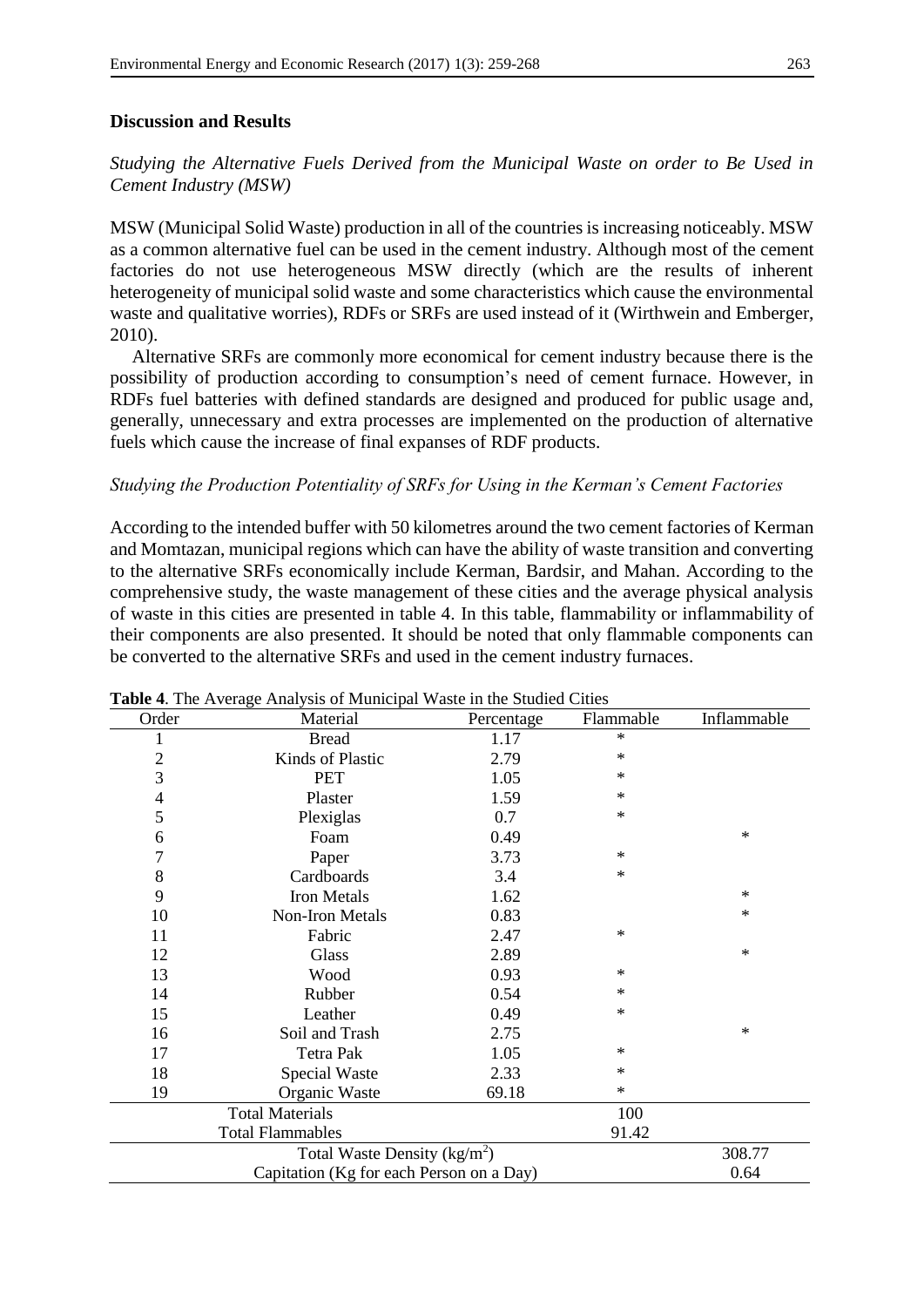According to the aforementioned table about 99% of municipal waste in Kerman is flammable and as a result they have got the capability of being converted to the alternative SRFs. It should be noticed that high percentages of analysis of recollected waste are achieved and since the processing sites are manipulated and undergone the waste-robbing, it is necessary to revise the percentage of flammable materials presented in Table 4.

By the usage of field studies and interviewing the unlawful waste re-collecting works and wanderers recollecting the recyclable materials, the revised percentages have been achieved. Usable amounts of net weight after being dried and reaching to the desired humidity of 25% is presented in the Table 5.

| Inflammable<br>materials<br>of Waste | Percentage | Daily<br>Weight<br>(Ton/Day) | The<br>Required<br>Reducing<br>Humidity | Daily Dried<br>Weight<br>(25%<br>humidity)<br>(ton/day) | Stolen<br>Waste<br>Percentage | Daily<br>Dried<br>Weight<br>(Final)<br>(Ton/Day) |
|--------------------------------------|------------|------------------------------|-----------------------------------------|---------------------------------------------------------|-------------------------------|--------------------------------------------------|
| <b>Bread</b>                         | 1.17       | 6.1                          | 3%                                      | 5.9                                                     | 40%                           | 3.5                                              |
| Kinds of<br>Plastic                  | 2.79       | 14.5                         | 3%                                      | 14.1                                                    | 50%                           | 7.0                                              |
| <b>PET</b>                           | 1.05       | 5.5                          | 8%                                      | 5.0                                                     | 80%                           | 1.0                                              |
| Plaster                              | 1.59       | 8.3                          | 5%                                      | 7.9                                                     | 15%                           | 6.7                                              |
| Plexiglas                            | 0.7        | 3.6                          | 3%                                      | 3.5                                                     | 10%                           | 3.2                                              |
| Paper                                | 3.73       | 19.4                         | 5%                                      | 18.4                                                    | 25%                           | 13.8                                             |
| Cardboard                            | 3.4        | 17.7                         | 5%                                      | 16.8                                                    | 70%                           | 0.5                                              |
| Fabric                               | 2.47       | 12.9                         | 5%                                      | 12.2                                                    | 5%                            | 11.6                                             |
| Wood                                 | 0.93       | 4.8                          | 5%                                      | 4.6                                                     | 5%                            | 4.4                                              |
| Rubber                               | 0.54       | 2.8                          | 3%                                      | 2.7                                                     | 5%                            | 2.6                                              |
| Leather                              | 0.49       | 2.5                          | 3%                                      | 2.5                                                     | 5%                            | 2.3                                              |
| Tetra Pak                            | 1.05       | 5.5                          | 10%                                     | 4.9                                                     | 0%                            | 4.9                                              |
| Special<br>Waste                     | 2.33       | 12.1                         | 5%                                      | 11.5                                                    | 0%                            | 11.5                                             |
| Organic<br>Waste                     | 69.18      | 360.0                        | 30%                                     | 252.0                                                   | 0%                            | 252.0                                            |
| Total                                | 91.42      | 475.7                        |                                         | 362.1                                                   |                               | 330                                              |

**Table 5**. Calculating the dried waste usable for producing SRF

According to the aforementioned tables, it can be seen that there are almost 520 tonnes recollectable municipal waste daily in the studied cities of Kerman, Bardsir, and Mahan which almost 330 tons of those are convertible to the alternative SRFs after processing; as a result, the factor conversion ratio of 63.4% is suggested for the conversion of municipal waste to the alternative SRFs in the studied locations.

If 330 tons of converted waste to SRFs are used, according to their heat value, it is predicted that approximately 82 tons of mazut burning in the cement furnaces are saved daily. The calculations of these values are presented in Table 6.

|  | <b>Table 6.</b> Saving Potentiality of Rial in Alternative SRFs Consumption in Kerman's Cement Industry |  |  |  |  |
|--|---------------------------------------------------------------------------------------------------------|--|--|--|--|
|  |                                                                                                         |  |  |  |  |

|                | Produced Waste | <b>SRF</b> | <b>Equivalent Mazut</b> | <b>Annual Percentage</b> |
|----------------|----------------|------------|-------------------------|--------------------------|
| City           | (Ton/Day)      | (Ton/Day)  | (Ton/Day)               | (Rials)                  |
| Kerman         | 462            | 293        |                         | $3/72098E+11$            |
| Mahan          |                |            |                         | 8,645,743,074            |
| <b>Bardsir</b> | 47             | 30         |                         | 37,976,994,267           |
| Total          | 520            | 330        | 82                      | 418,720,851,283          |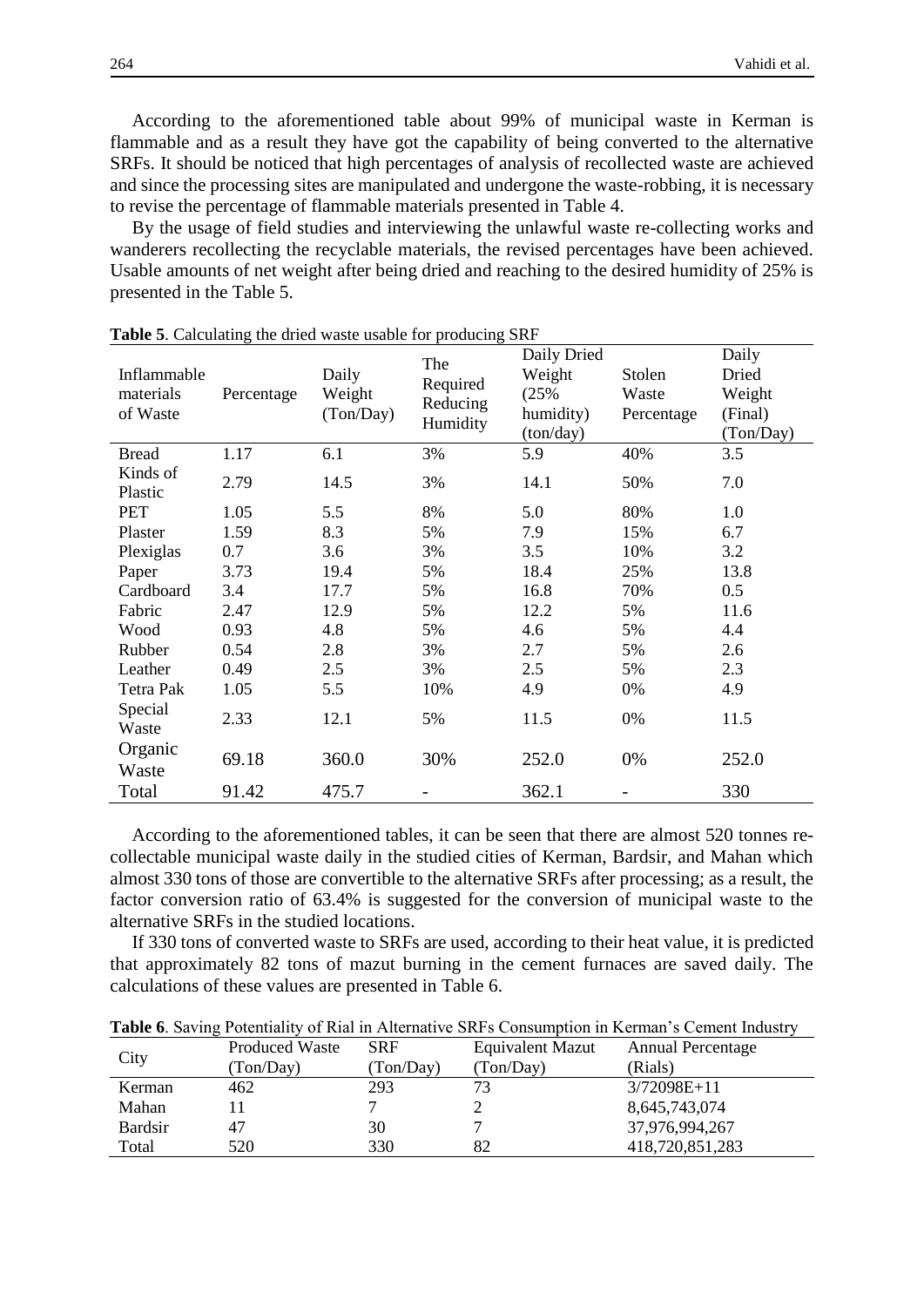Therefore, according to the predicted potentiality, more than 418 billion Rials<sup>†</sup> can be saved annually in consumed fuel of cement industry. This price in much more than the first predicted initial investment and is favourably economical.

The other advantages of using the alternative SRFs in the Kerman's cement industry are the reduction of environmental pollutions, the reduction of  $CO<sub>2</sub>$  emission, the reduction of municipality's expanses for waste disposal, the reduction of occupied lands by municipal waste burial locations, the improvement of municipal environmental quality, the omission of the waste management crisis in country, and the improvement of quality of produced cement (Boughton and Horvath, 2006; Massoud et al. 2015)

### *Priority to RDFs*

RDFs and SRFs are very similar from different points. The most important similarity is that the basic component of their raw materials is the municipal waste. The main difference of these two alternative fuels goes to how to be produced, production expanses, consumption flexibility, and also their consumption market. RDFs are produced by the public distribution presupposes; therefore, their producing process is not designed for an especial industry and in most cases the final expanses of RDF are more than SRF and it questions the plan's justifiability.

Less heat value compared to alternative RDFs is one of the other important problems of RDFs. However, SRFs have the capability of increasing the heat value more than at least twice in comparison with RDFs. (Rotter, 2010)

Another important advantage of SRFs to RDFs is their high flexibility in production and providing raw materials for producing alternative fuels. Between 8 to 10 kinds of municipal, industrial, agricultural, oil, etc. waste can be used in SRFs in order to produce combined fuels. More than increasing the heat value, it follows by the capability of improving the cement quality and also the elimination of perilous and special waste and as a result the improvement of region's environmental circumstances.

During recent years in international communities SRF has been substituted by RDF. Major active cement industries in Europe and Asia have changed their producing systems and RDF injection systems according to their regional waste and have produced the optimized SRFs. According to the reported international experiences, one reason for increasing popularity of SRF to RDF is more stable quality and also more suitable standard (like international standard of CEN/TC 343) of SRF to RDF (Cuperus, 2015). From the producing perspective, SRFs to RDFs take less time and expense and finally have more suitable quality in order to be used in cement rotating furnaces.

#### *The Financial Savings of Municipalities*

According to the official statistics in 2015, municipalities in Iran spend about 410 Rials for recollecting and burying each kilogram of municipal waste that 30% of these expanses is related to waste elimination (about 120 Rials for each kilogram solid waste). If alternative SRFs are used, more than 90% of waste which is sent in order to be buried is convertible to the alternative SRFs. If this system is developed, almost 2,310 billion Rials are saved in the country's municipalities which is so notable according to the consumed budget of these organizations. This phenomenon has bolded the role of municipalities' participations on development of this plan and has caused that most of municipalities look forward to participating and developing this plan.

 $\overline{\phantom{a}}$ 

<sup>&</sup>lt;sup>†</sup> 3700 Rial  $\approx$  1 US Dollar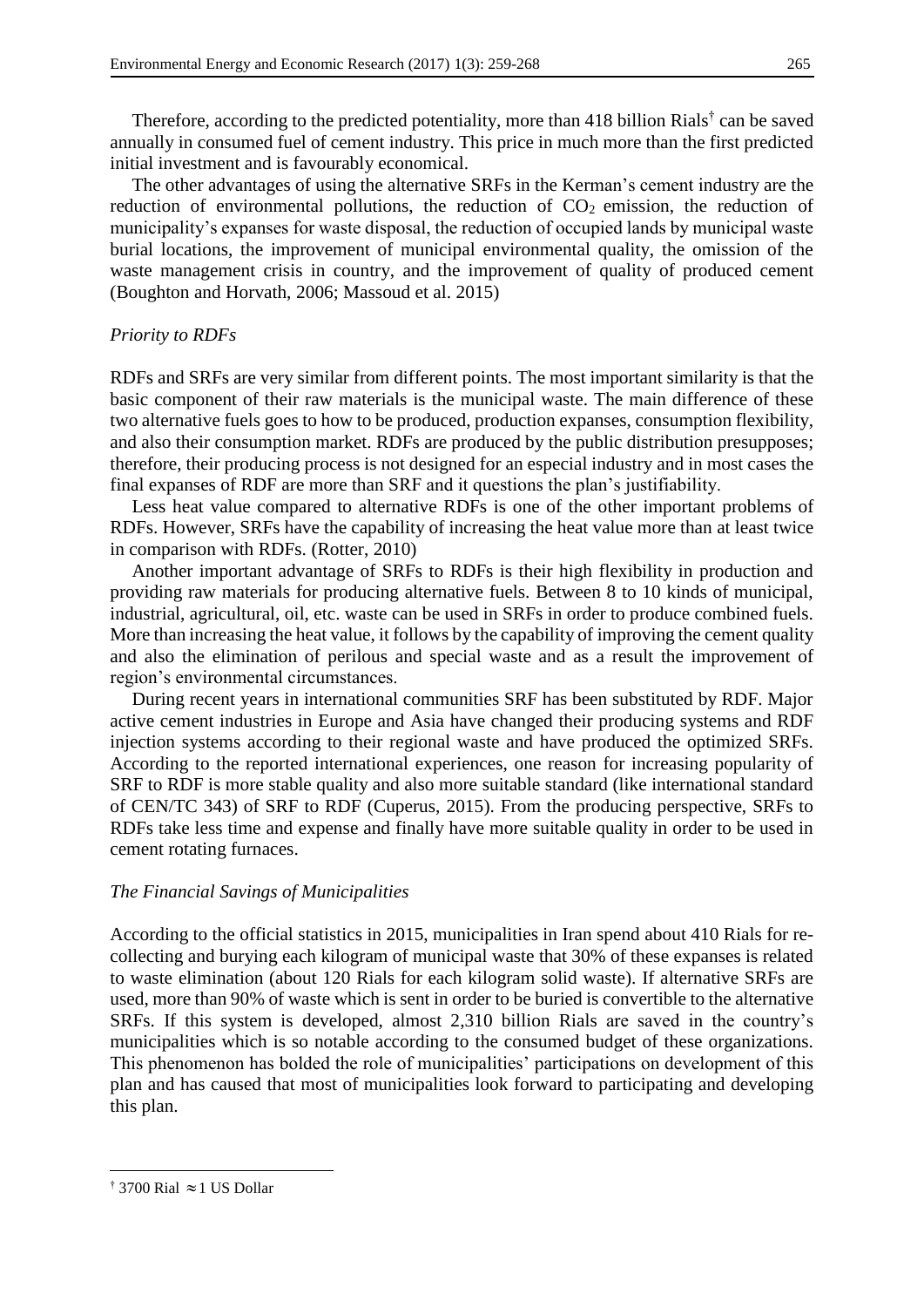Here are other noticeable points like the reduction of environmental pollutions and the reduction of land's occupations and its elimination. According to the predictions, in development of alternative SRFs more than 428 hectares of lands are protected from the waste burial and being converted to landfills. Although the cost of these lands is not noticeable, in national scale (by the hypothesis that every square meter costs about 250,000 Rials) more than 1,000 billion Rials can be saved annually and national capital can be preserved.

## *Primary Economic Estimation for Development of SRF Production and Injection Unit by Capacity of 300 Tons a Day*

Furnaces by the common capacity of 36 tons mazut per hour or similar capacity of 1 million  $m<sup>3</sup>$ per hour natural gas conventionally work in the cement industry. In the following, by the presupposes of building and managing 300 tons SRFs per day and its injection to the indented cement furnaces, the primary economic analyses in order to survey the justifiability of plan are presented:

| $\mu$ <sub>0</sub> $\mu$ , $\mu$ <sub>1</sub> $\mu$ <sub>1</sub> $\mu$ <sub>1</sub> $\mu$ <sub>1</sub> $\mu$ <sub>1</sub> $\mu$ <sub>1</sub> $\mu$ <sub>1</sub> $\mu$ <sub>1</sub> $\mu$ <sub>1</sub> $\mu$ <sub>1</sub> $\mu$ <sub>1</sub> $\mu$ <sub>1</sub> $\mu$ <sub>1</sub> $\mu$ <sub>1</sub> $\mu$ <sub>1</sub> $\mu$ <sub>1</sub> $\mu$ <sub>1</sub> $\mu$ <sub>1</sub> $\mu$ <sub>1</sub> $\mu$ <sub>1</sub> $\mu$ <sub>1</sub> $\mu$ <sub>1</sub> $\mu$ <sub>1</sub> $\mu$ <sub>1</sub> $\mu$ <sub>1</sub> $\mu$ <sub>1</sub> |                |               |
|------------------------------------------------------------------------------------------------------------------------------------------------------------------------------------------------------------------------------------------------------------------------------------------------------------------------------------------------------------------------------------------------------------------------------------------------------------------------------------------------------------------------------------------|----------------|---------------|
| Consumed Natural Gas in the Conventional Cement                                                                                                                                                                                                                                                                                                                                                                                                                                                                                          | 1,013,472      | $M^3$ /day    |
| Furnace                                                                                                                                                                                                                                                                                                                                                                                                                                                                                                                                  |                |               |
| <b>Injectable Consuming SRF</b>                                                                                                                                                                                                                                                                                                                                                                                                                                                                                                          | 300            | Ton/Day       |
| <b>Savings of Natural Gas</b>                                                                                                                                                                                                                                                                                                                                                                                                                                                                                                            | 85,165         | $M^3$ /day    |
| <b>Savings Percentage</b>                                                                                                                                                                                                                                                                                                                                                                                                                                                                                                                | 8.4%           | $\frac{0}{0}$ |
| Savings of Foreign Exchange                                                                                                                                                                                                                                                                                                                                                                                                                                                                                                              | 11,071         | $\angle$ Day  |
| <b>Total Annual Currency Savings</b>                                                                                                                                                                                                                                                                                                                                                                                                                                                                                                     | 4,041,067      | \$/Year       |
| <b>Expenses of Setup Process</b>                                                                                                                                                                                                                                                                                                                                                                                                                                                                                                         | 4,000,000      | \$            |
| Expenses of Producing each Year                                                                                                                                                                                                                                                                                                                                                                                                                                                                                                          | 1,000,000      | \$/Year       |
| Useful Age of Project                                                                                                                                                                                                                                                                                                                                                                                                                                                                                                                    | 10             | Year          |
| Increasing Rate of Operational Expanses Annually                                                                                                                                                                                                                                                                                                                                                                                                                                                                                         | $\Omega$       | $\%$          |
| Increasing Rate of Prices of Products Annually                                                                                                                                                                                                                                                                                                                                                                                                                                                                                           | $\Omega$       | $\%$          |
| <b>Major Maintenance Times</b>                                                                                                                                                                                                                                                                                                                                                                                                                                                                                                           | 2              | Number        |
| Discount Rate                                                                                                                                                                                                                                                                                                                                                                                                                                                                                                                            | 20             | $\frac{0}{0}$ |
| Tax (Tax-Exempt)                                                                                                                                                                                                                                                                                                                                                                                                                                                                                                                         | $\overline{0}$ | $\%$          |
| <b>ROI</b>                                                                                                                                                                                                                                                                                                                                                                                                                                                                                                                               | 1,003%         | %             |
| <b>PBP</b>                                                                                                                                                                                                                                                                                                                                                                                                                                                                                                                               | 14             | Month         |
| Break-Even (Operational Expenses and Working Capital                                                                                                                                                                                                                                                                                                                                                                                                                                                                                     | 25%            | $\%$          |
| to Sale)                                                                                                                                                                                                                                                                                                                                                                                                                                                                                                                                 |                |               |
| <b>IRR</b>                                                                                                                                                                                                                                                                                                                                                                                                                                                                                                                               | 80%            | %             |
| $NPV$ ( $i=20%$ )                                                                                                                                                                                                                                                                                                                                                                                                                                                                                                                        | 9,780,739      | \$            |

**Table 7**. The Primary Economic Estimation

As it is shown in the aforementioned calculations, the development of SRF plan in the cement industry is justifiably suitable and attracting for the investors. 80% invest return rate (IRR) by considering the plan's useful age will create very low investment risk and certainty for investors.

## **Conclusion**

Optimizing and decreasing the fuel consumption and as a result preserving the national financial resources are so important purposes in the resistive economic. Using the alternative fuels stemming from municipal waste and using them in the energy industry of cement can be some suitable solutions in attaining these purposes. According to the surveys done in the county of Kerman, Bardsir, and Mahan in the province of Kerman which are located in the 50-kilometer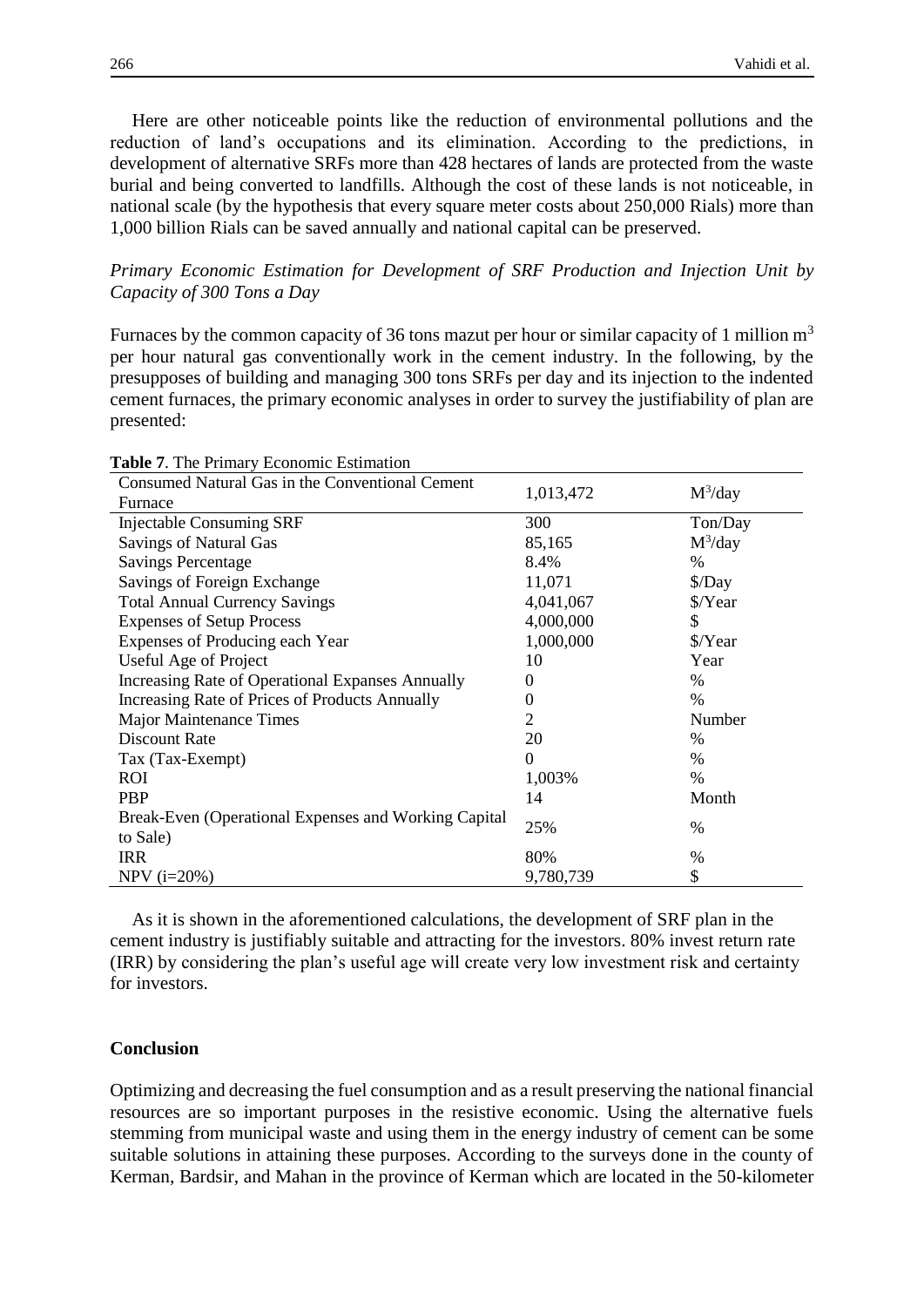buffer of Kerman Cement Company and Momtazan Cement Company, 330 tons SRF by conventional quality is producible daily that this amount of alternative fuel can decrease the consumption of 30,000 tonnes fossil fuels like mazut in the Rotary furnaces of Kerman's cement industry annually. This amount of saving can create the potentiality of currency savings of more than 418 billion Rials in this region.

| <b>Cash Flow</b>      | Annual Sale<br>$(\$)$ | Operational<br>Expenses and<br>Working<br>Capital $(\$)$ | Major<br>Maintenance<br>Expenses $(\$)$ | Residual<br>Value | <b>Net</b><br>Income<br>$(\$)$ |  |  |
|-----------------------|-----------------------|----------------------------------------------------------|-----------------------------------------|-------------------|--------------------------------|--|--|
| Initial<br>Investment |                       | 1,000,000                                                |                                         |                   | $-5,000,000$                   |  |  |
| Year 1                | 4,041,067             | 0                                                        | 0                                       |                   | 4,041,067                      |  |  |
| Year 2                | 4,041,067             |                                                          |                                         |                   | 4,041,067                      |  |  |
| Year 3                | 4,041,067             |                                                          |                                         |                   | 4,041,067                      |  |  |
| Year 4                | 4,041,067             |                                                          | 400,000                                 |                   | 4,041,067                      |  |  |
| Year 5                | 4,041,067             |                                                          |                                         |                   | 3,641,067                      |  |  |
| Year 6                | 4,041,067             |                                                          |                                         |                   | 4,041,067                      |  |  |
| Year 7                | 4,041,067             |                                                          |                                         |                   | 4,041,067                      |  |  |
| Year 8                | 4,041,067             |                                                          | 400,000                                 |                   | 3,641,067                      |  |  |
| Year 9                | 4,041,067             |                                                          | 0                                       |                   | 4,041,067                      |  |  |
| Year 10               | 4,041,067             |                                                          |                                         | 500,000           | 4,041,067                      |  |  |
| Total                 | 40,410,670            | 1,000,000                                                | 800,000                                 | 500,000           | 40,110,674                     |  |  |
|                       | <b>IRR</b>            |                                                          |                                         |                   |                                |  |  |
|                       |                       | $NPV$ ( $i=20%$ )                                        |                                         |                   | \$9,780,739                    |  |  |

**Table 8**. The Financial Process of SRF utilization in Kerman's cement industries

According to the predictions, by the development of SRFs producing units in country by presupposition of thorough coverage of major cities in country, there is the potentiality of producing more than 38,105 tons alternative SRFs daily. Using this amount of alternative SRFs can decrease the consumption of more than 4.63 million tons mazut or the equivalent amount of that which is about 3.95 billion  $m<sup>3</sup>$  natural gas; this amount of savings by considering the budget and operational expanses of the developing plan is very noticeable and desirable (by the heat value: every cube meter of Iran natural gas: 8,600 kcal- every litre of mazut 9,790 kcal). According to the export price of natural gas in 2015 which was 13 cents per cube meters, there is the saving potentiality of 413.3 million dollars annually. According to the results, the development of producing system and using the alternative fuels such as SRF can be considered as a national master plan and so noticeable results in the country's market of energy and fuel and noticeable improvement in the quality management of municipal waste in Iran can be viewed.

#### **References**

Allesch, A., and Brunner, P. H. (2016). Benchmarking für die österreichische Abfallwirtschaft–Werden die Ziele der Abfallwirtschaft erreicht? Österreichische Wasser-und Abfallwirtschaft, 68(9-10), 405- 414.

Bosoaga, A., Masek, O. and Oakey, J. E. (2009). CO 2 capture technologies for cement industry. Energy Procedia, 1(1), 133-140.